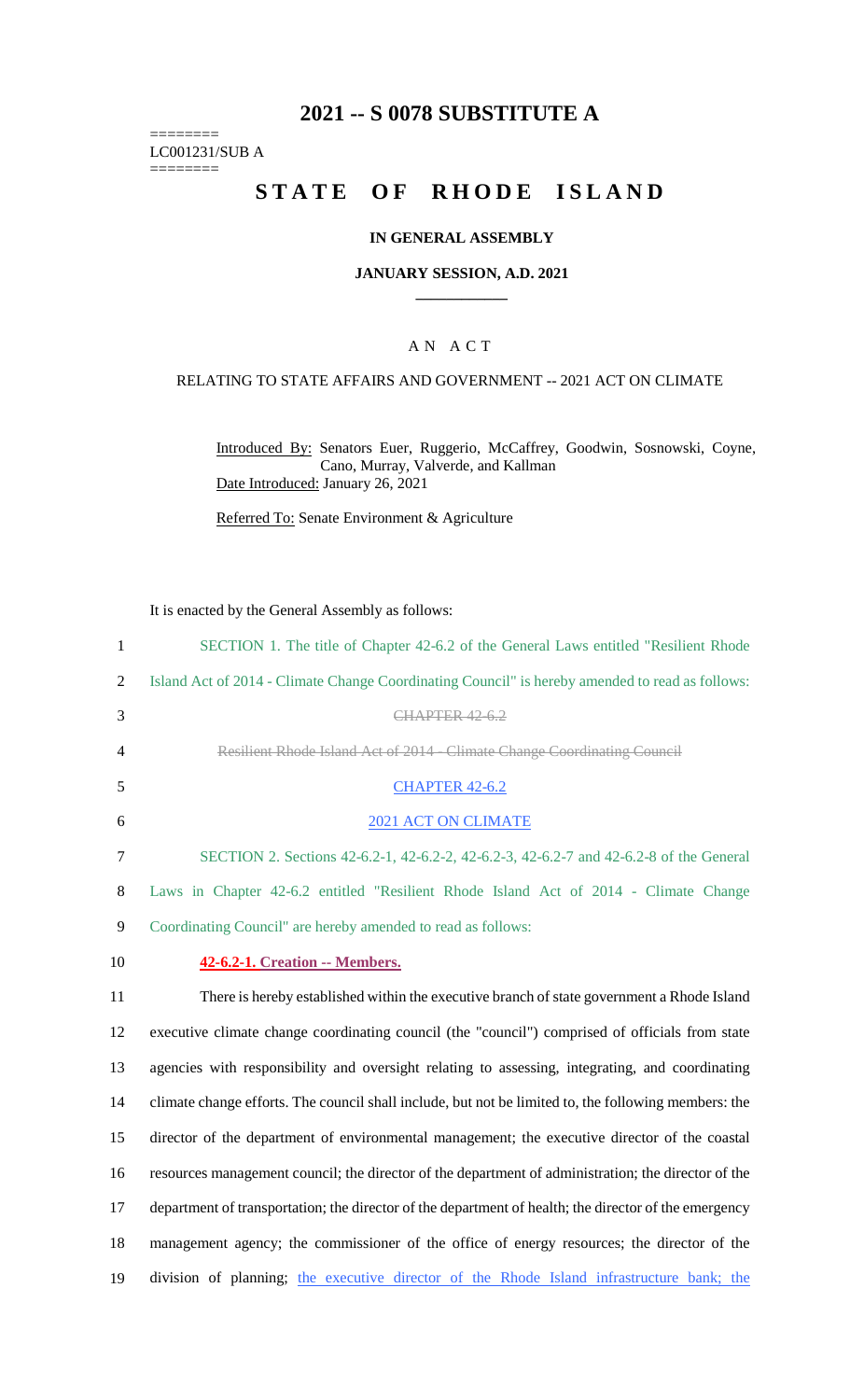- 1 administrator of the division of public utilities and carriers; the chief executive officer of the Rhode
- 2 Island public transit authority; the secretary of the executive office of health and human services;
- 3 and the chief executive officer secretary of the Rhode Island commerce corporation.
- 

#### 4 **42-6.2-2. Purpose of the council.**

- 5 (a) The council shall have the following duties:
- 6 (1) Assess, integrate, and coordinate climate change efforts throughout state agencies to 7 reduce emissions, strengthen the resilience of communities and infrastructure, and prepare for the 8 effects on climate change, including, but not limited to, coordinating vulnerability assessments 9 throughout state government;
- 10 (2)(i) No later than December 31, 2017 December 31, 2025, and every five (5) years
- 11 thereafter, submit to the governor and general assembly  $a$  an updated plan, following an opportunity
- 12 for public comment, that includes strategies, programs, and actions to meet economy-wide
- 13 enforceable targets for greenhouse gas emissions reductions as follows:
- 14 (A) Ten percent (10%) below 1990 levels by 2020;
- 15 (B) Forty-five percent  $(45\%)$  below 1990 levels by  $2035$  2030;
- 16 (C) Eighty percent (80%) below 1990 levels by 2050 2040;
- 17 (D) Net-zero emissions by 2050.
- 18 No action shall be brought pursuant to: subsection (a)(2)(i)(B) of this section before 2031,
- 19 pursuant to subsection  $(a)(2)(i)(C)$  of this section before 2041, and pursuant to subsection
- 20  $(a)(2)(i)(D)$  of this section before 2051.
- 21 (ii) The plan shall also include procedures and public metrics for periodic measurement,
- 22 not less frequently than once every five (5) years, of progress necessary to meet these targets and
- 23 for evaluating the possibility of meeting higher targets through cost-effective measures.
- 24 (ii) The plan shall specifically study the effectiveness of the state and/or multi-state carbon 25 pricing program to incentivize institutions and industry to reduce carbon emissions. The study shall
- 26 include the effectiveness of allocating revenues generated from such carbon pricing program to
- 27 fund enhanced incentives to institutions and industry for targeted efficiency measures; projected
- 28 emissions reductions; economic impact to businesses; any economic benefits to Rhode Island; and
- 29 impacts to the state's economic competitiveness if the program were implemented.
- 30 (iii) The plan shall address in writing the annual input that is provided to the council by its
- 31 advisory board, as set forth in § 42-6.2-4, and its science and technical advisory board, as set forth
- $32$  in § 42-6.2-5, in their reports to the council.
- 33 (iv) If a plan directs an agency to promulgate regulations, then the agency must do so by
- 34 either issuing an advance notice of proposed rulemaking, as set forth in § 42-35-2.5, no later than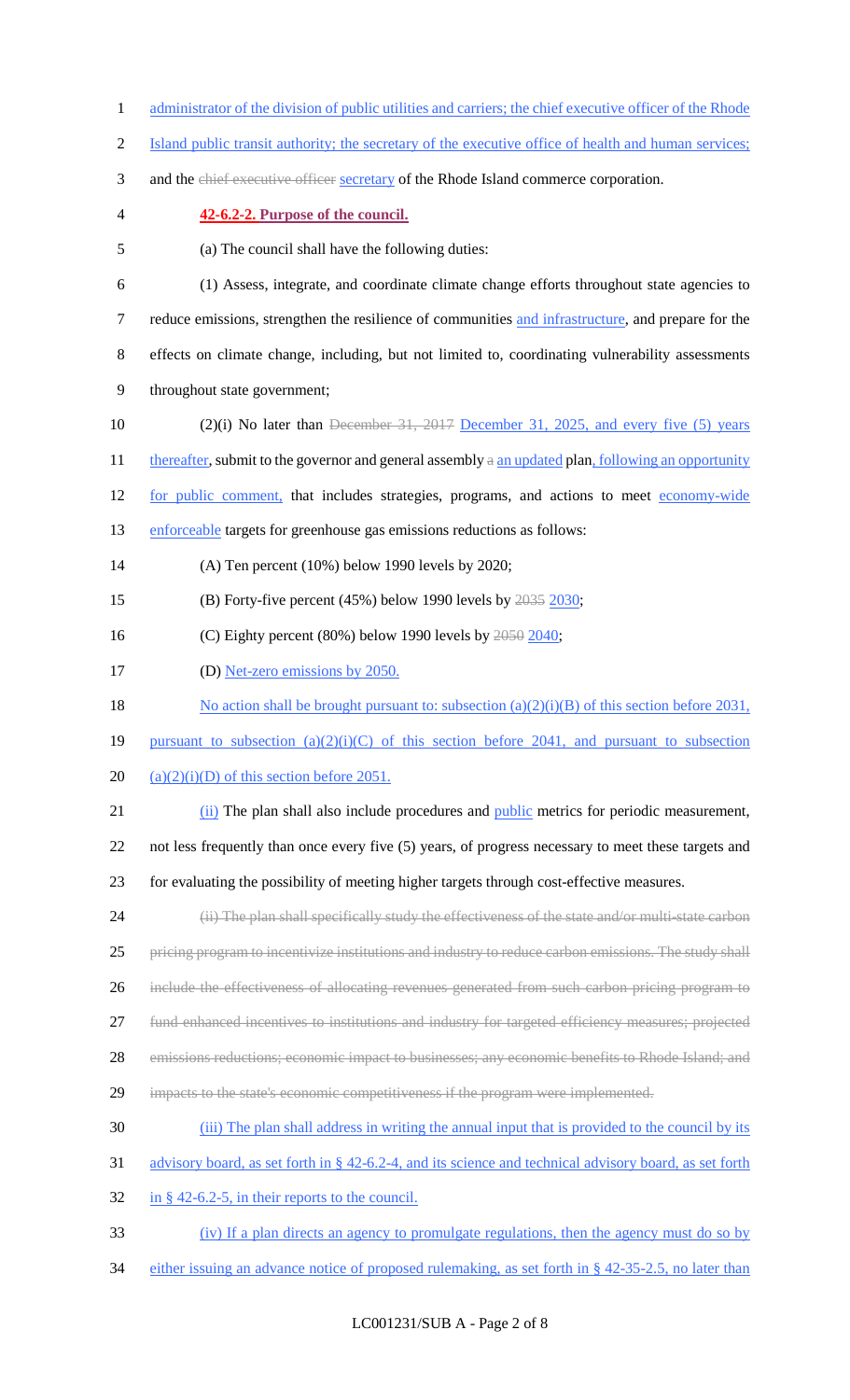- six (6) months after the plan is released or by issuing a notice of proposed rulemaking, as set forth
- 2 in § 42-35-2.7, no later than one year after the plan is released, unless the plan specifies another
- timeframe for an advance notice of rulemaking or a notice of rulemaking.
- (v) The plan shall include an equitable transition to climate compliance for environmental
- justice populations, redress past environmental and public health inequities, and include a process
- where the interests of and people from populations most vulnerable to the effects of climate change
- 7 and at risk of pollution, displacement, energy burden, and cost influence such plan.
- (vi) The plan shall identify support for workers during this equitable transition to address
- inequity in the state by creating quality and family-sustaining clean energy jobs that pay wages and
- 10 benefits consistent with or that exceed area wage and labor standards. The plan shall provide for
- 11 the development of programs that directly recruit, train, and retain those underrepresented in the
- 12 workforce, including women, people of color, indigenous people, veterans, formerly incarcerated
- 13 people, and people living with disabilities.
- 14 (vii) The requirements under this subsection shall be subject to the enforcement provisions
- 15 of § 42-6.2-10 effective in 2026.
- 16 (viii) No later than December 31, 2022, the council shall submit to the governor and the
- general assembly an update to the greenhouse gas emission's reduction plan dated "December
- 18 2016" which shall not be subject to the requirements of  $\S$  42-6.2-2(a)(2)(ii) through (a)(2)(vi). No

19 action shall be brought pursuant to subsection (a)(2)(viii) of this section before 2023.

(3) Advance the state's understanding of the effects on climate change including, but not

limited to, sea level rise, coastal and shoreline changes, severe weather events, critical infrastructure

22 vulnerability, food security, and ecosystem, economic, and health impacts, including the effects of carbon pollution on children's health;

- (4) Identify strategies to prepare for these effects and communicate them to Rhode Islanders, including strategies that incentivize businesses, institutions, and industry to adapt to climate change;
- (5) Work with municipalities to support the development of sustainable and resilient communities;
- (6) Identify and leverage federal, state, and private funding opportunities for emission reduction and climate change preparedness and adaption work in Rhode Island;
- (7) Advise the governor, the general assembly, and the public on ways to ensure that Rhode
- Island continues to be a national leader in developing and implementing strategies that effectively
- address the challenges on climate change;
- 

(8) Work with other New England states to explore areas of mutual interest to achieve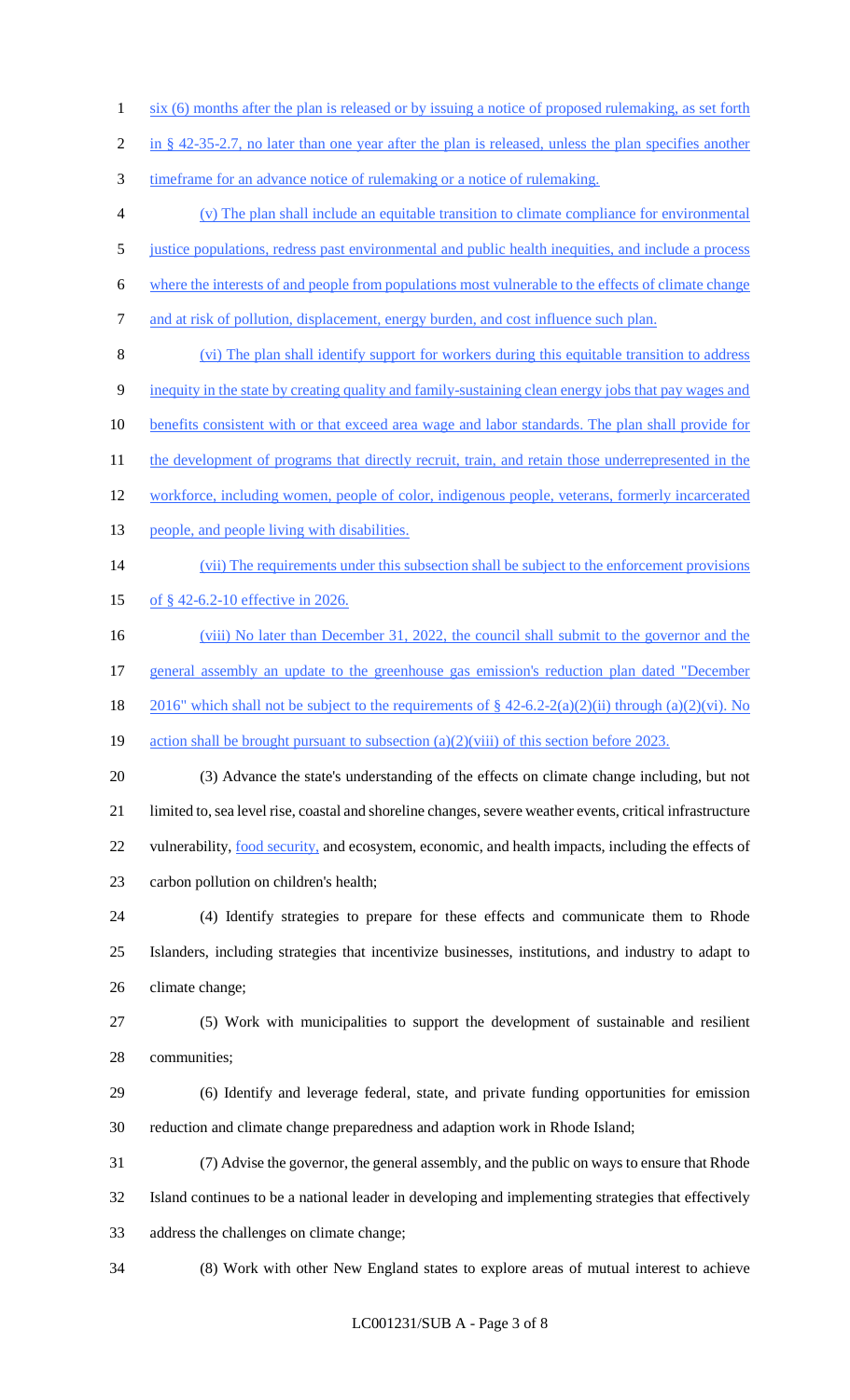common goals; and

 (9) Identify and facilitate opportunities to educate the public about climate change and efforts throughout state agencies and municipalities to address climate change.

 (b) The council is encouraged to utilize the expertise of Rhode Island universities and colleges in carrying out the duties described in subsection (a) of this section, specifically to ensure that the state's efforts to mitigate and adapt to climate change are based on the best available scientific and technical information, and to optimize the contribution by the universities and colleges of their expertise and experience in research, analysis, modeling, mapping, applications to on-the-ground situations, technical assistance, community outreach, and public education.

### **42-6.2-3. Support for the council.**

To support the council's work, state agencies shall:

(1) Assist the council in implementing the provisions of this chapter;

 (2) Develop short-and long-term greenhouse gas emission reduction strategies and track the progress of these strategies;

 (3) To Lead by example and, to the maximum extent feasible, purchase alternative fuel, hybrid, and electric vehicles that produce lower total emissions of greenhouse gases and develop programs to encourage state employees to reduce their vehicle miles and use sustainable transportation alternatives, including public transit systems;

 (4) Implement programs to achieve energy savings in state and municipal buildings to reduce greenhouse gases, reduce expenditures on energy, and stimulate economic and job development;

 (5) Increase the deployment of in-state generation of renewable energy and energy efficiency;

 (6) Support efforts to expand Rhode Island's green economy and develop green infrastructure;

 (7) Assess the vulnerability of infrastructure and natural systems, including, but not limited 27 to, roads, bridges, dams, and wastewater and drinking water treatment facilities, and riverine and 28 coastal habitats, to impacts on climate change and recommend implement strategies to relocate or 29 protect and adapt these assets;

 (8) Work with relevant academic institutions and federal agencies to assess the threats of sea level rise, erosion and storm surge, and communicate these assessments and threats, along with potential tools to address them, to state agencies and affected communities;

 (9) Develop plans, policies, and solutions based on the latest science to ensure the state continues to have a vibrant coastal economy, including protection of critical infrastructure, and a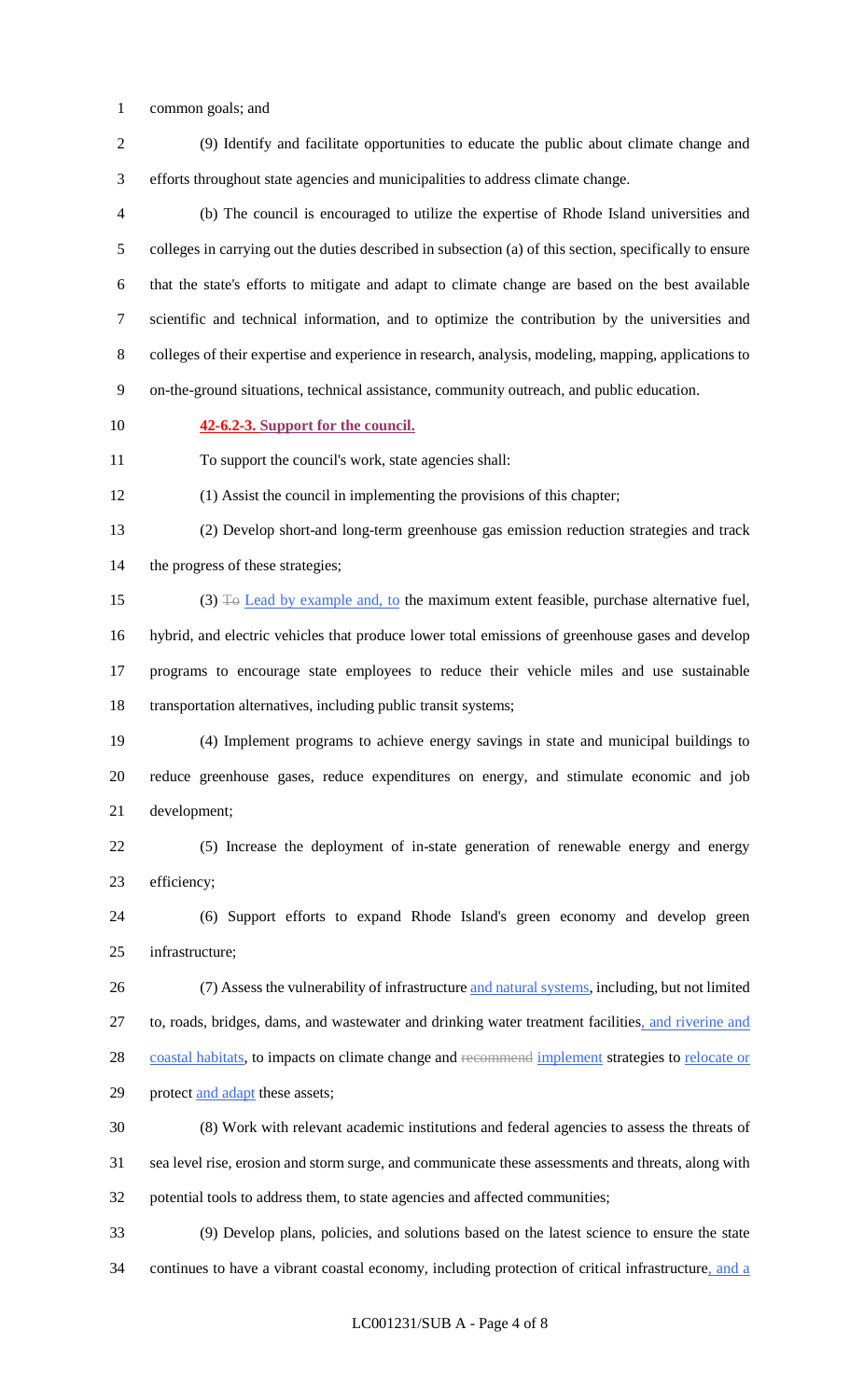vibrant and resilient food system that can provide affordable access to healthy food for all Rhode

Islanders;

- 3 (10) Develop a climate and health profile report that documents the range of Address recommendations to reduce health impacts associated with climate change and identifies protect
- 5 the most vulnerable populations most vulnerable to the effects of climate change and at risk of
- pollution, displacement, energy burden, and cost;
- (11) Encourages municipalities to incorporate climate change adaptation into local hazard
- mitigation plans and, when feasible, into hazard mitigation projects; and
- (12) Take affirmative steps to eliminate and avoid duplication of effort through consistent
- coordination between agencies and programs, and pooling of resources, so as to make the most
- 11 cost-efficient use of the state resources and provide the most effective services.; and
- (13) Foster public transparency by developing public metrics and an online public
- 13 dashboard that shall track both emissions reductions and sources of energy consumed by the state.
- The metrics and the dashboard shall be updated at least annually.
- **42-6.2-7. Reporting.**
- No later than May 1, 2015, and annually thereafter, the council shall issue a report of its
- 17 findings, recommendations, and progress on achieving the purposes and requirements of this chapter.
- **42-6.2-8. Powers and duties of state agencies -- Exercise of existing authority.**
- Consideration of Addressing the impacts on climate change shall be deemed to be within 21 the powers, and duties, and obligations of all state departments, agencies, commissions, councils, 22 and instrumentalities, including quasi-public agencies, and each shall be deemed to have and to exercise among its purposes in the exercise of its existing authority, the purposes set forth in this 24 chapter pertaining to climate change mitigation, adaption adaptation, and resilience in so far as 25 climate change affects the its mission, duties, responsibilities, projects, or programs of the entity. 26 Each agency shall have the authority to promulgate rules and regulations necessary to meet the greenhouse gas emission reduction mandate established by § 42-6.2-9. SECTION 3. Chapter 42-6.2 of the General Laws entitled "Resilient Rhode Island Act of 2014 - Climate Change Coordinating Council" is hereby amended by adding thereto the following sections:
- **42-6.2-9. Statewide greenhouse gas emission reduction mandate.**
- Mandatory targets for emissions reduction:
- It is hereby established that the state shall reduce its statewide greenhouse gas emissions
- 34 to the targets set forth in  $\S 42-6.2-2(a)(2)(i)$ , as those targets may be from time to time be revised,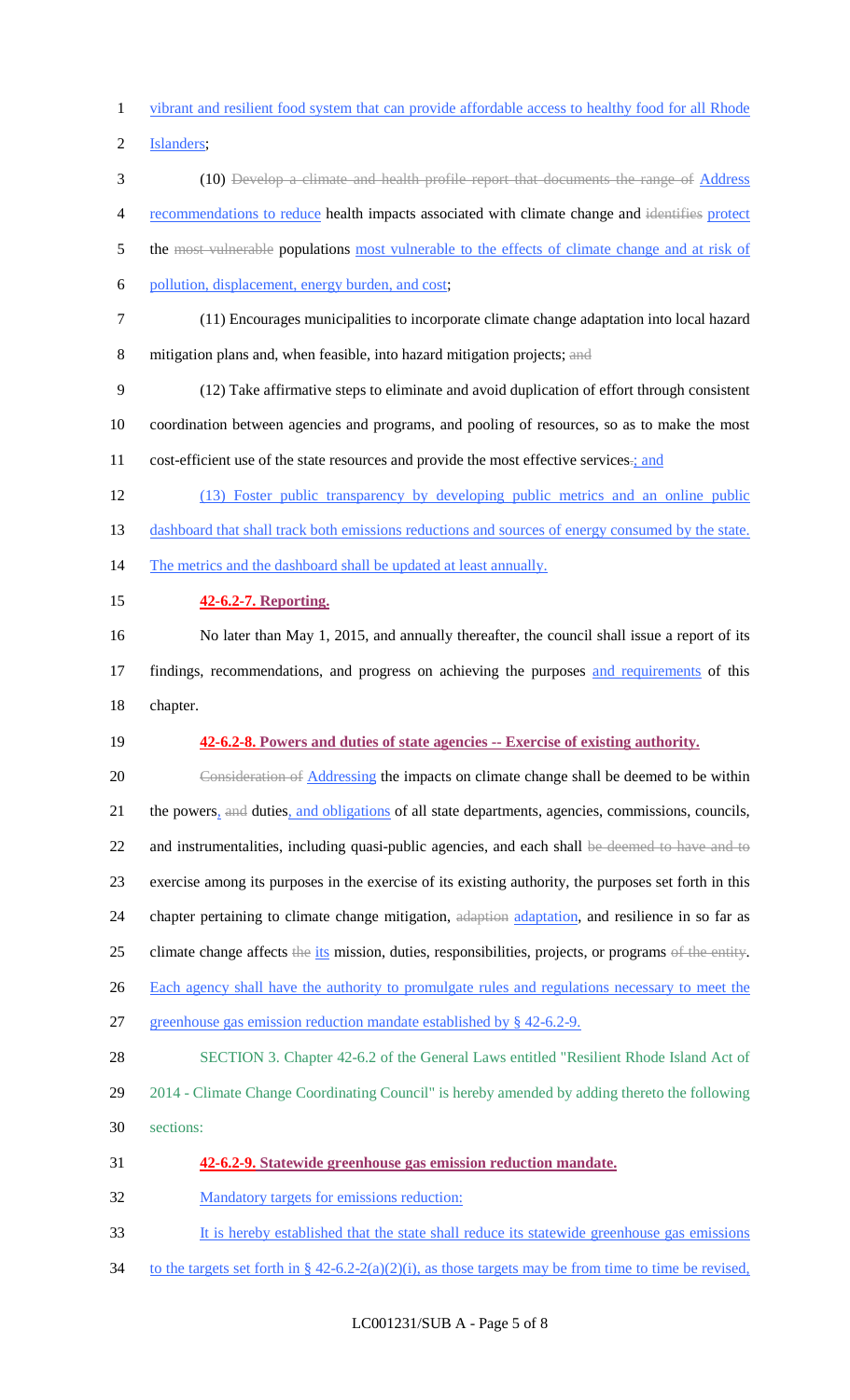and that achieving those targets shall be mandatory under the provisions of this chapter. The targets 2 at the time of the enactment of this act are that greenhouse gas emissions shall be ten percent (10%) below 1990 levels by 2020, shall be forty-five percent (45%) below 1990 levels by 2030; eighty percent (80%) below 1990 levels by 2040, and shall be net-zero emissions by 2050. **42-6.2-10. Enforcement.** (a) The provisions of this chapter may be enforced by means of an action in the superior court seeking either injunctive relief, a declaratory judgment, a writ of mandamus or any combination thereof, for: 9 (1) Climate plans required by  $\frac{8}{9}$  42-6.2-2(a)(2); or 10 (2) The greenhouse gas emissions reduction mandate required by § 42-6.2-9. 11 (b) No such action may be commenced without the plaintiff providing written notice of the violations of this chapter to defendants at least sixty (60) days prior to filing a legal action in 13 superior court. Where the defendant is a government entity, no costs or fees shall be awarded if a 14 court determines that substantive action was taken during the sixty (60) day period. No such action shall be brought before 2026. (c) Unless otherwise authorized in this chapter, no such action shall be brought prior to 2026. 18 (d) Venue for such actions shall be proper in the superior court. (e) The Rhode Island attorney general, any Rhode Island resident and any Rhode Island corporation, company, organization, nonprofit or other Rhode Island legal entity or organization registered with the Rhode Island secretary of state may bring a civil action to enforce this chapter. (f) The court may award costs of litigation (including reasonable attorney and expert witness fees) to any substantially prevailing party. Provided, however, nothing in this section shall 24 restrict any right which any person (or class of persons) may have under any statute or common law. **42-6.2-11. Liberal construction.** This chapter, being necessary for the welfare of the state and its inhabitants, shall be 28 liberally construed so as to effectuate its purposes. **42-6.2-12. Severability.** 30 If any clause, sentence, paragraph, section, or part of this chapter shall be adjudged by any court of competent jurisdiction to be invalid, that judgment shall not affect, impair, or invalidate 32 the remainder of the chapter but shall be confined in its operation to the clause, sentence, paragraph, section, or part directly involved in the controversy in which that judgment shall have been rendered.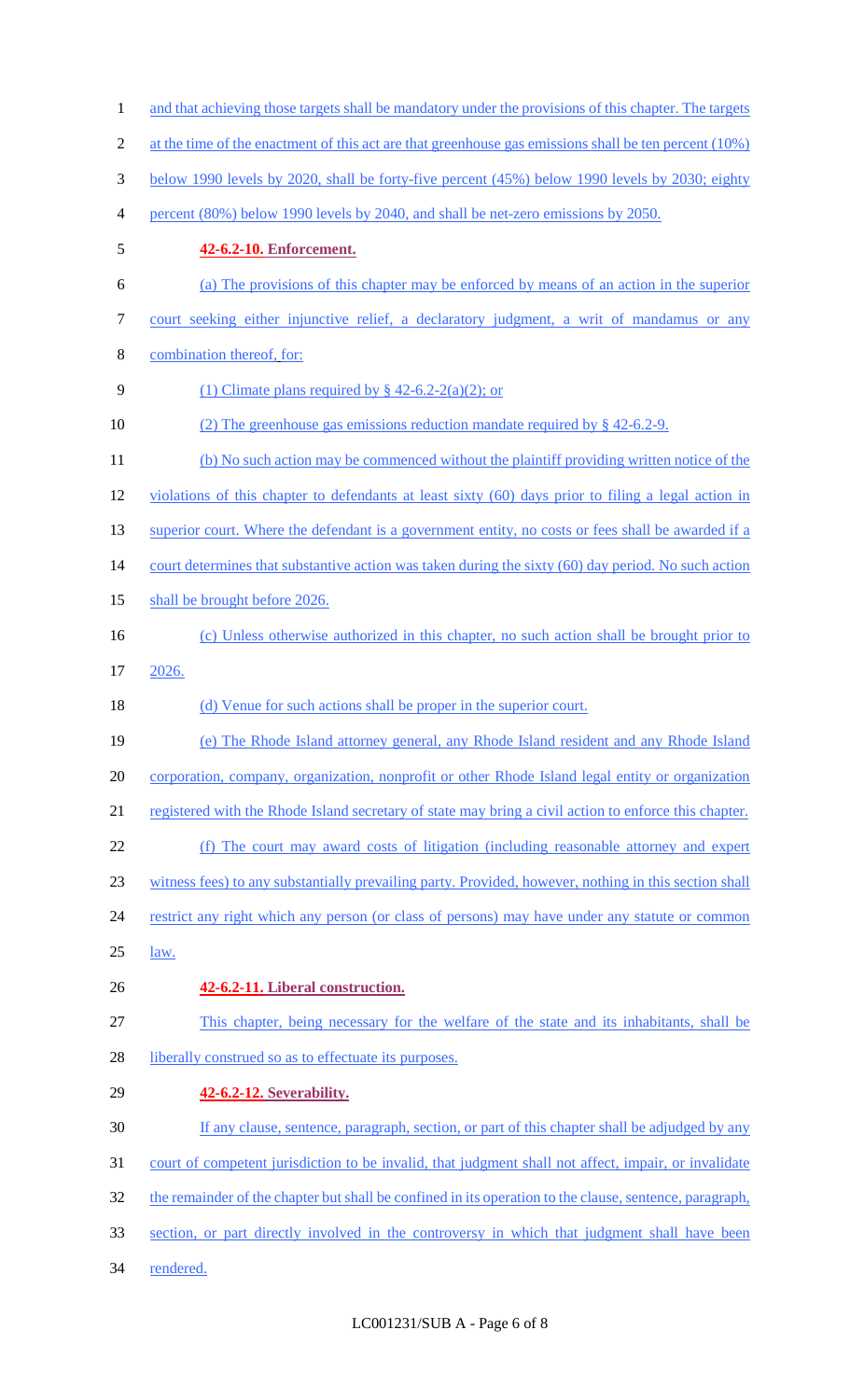1 SECTION 4. This act shall take effect upon passage.

 $=$ LC001231/SUB A  $=$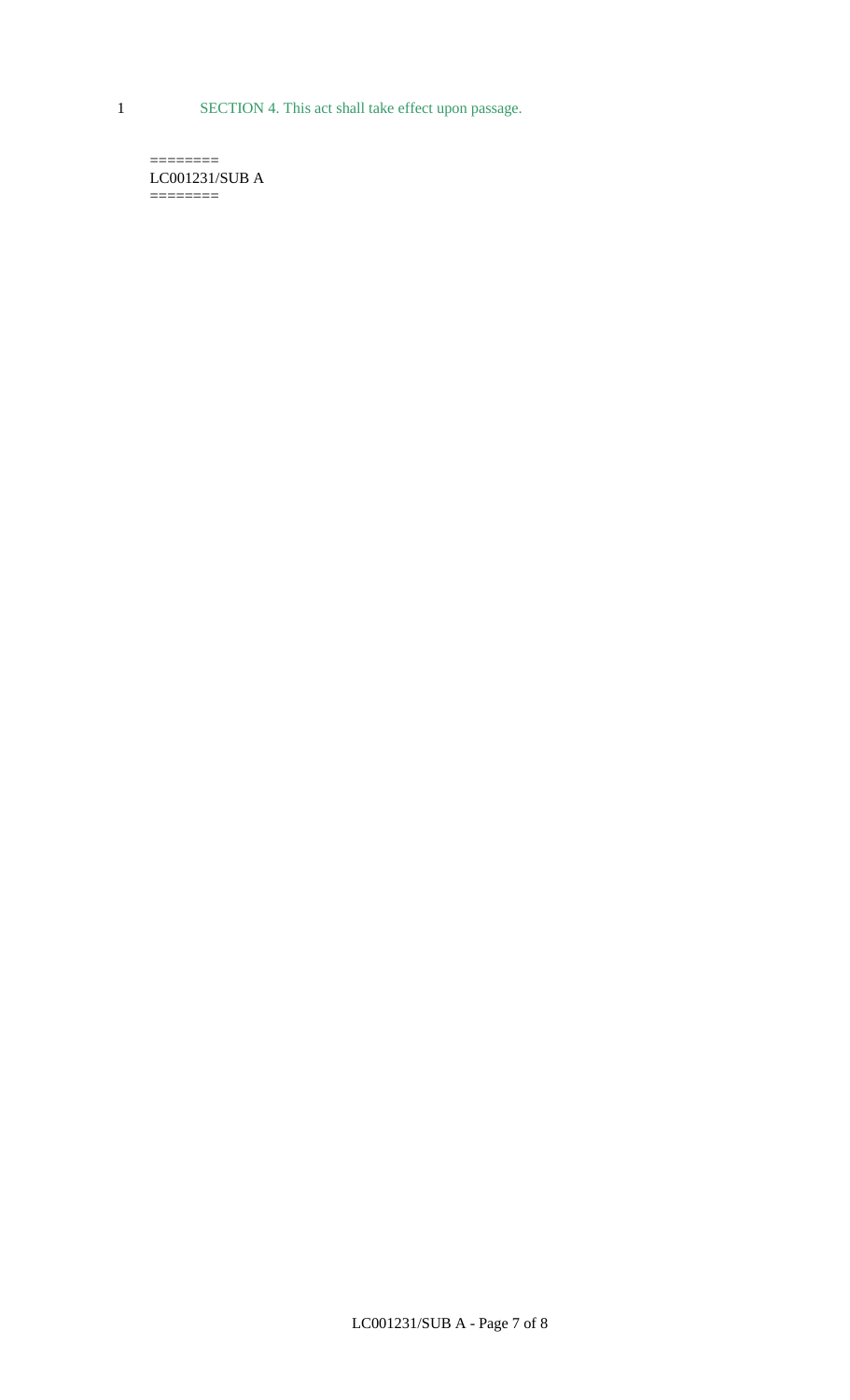#### EXPLANATION

### BY THE LEGISLATIVE COUNCIL

### OF

# A N A C T

# RELATING TO STATE AFFAIRS AND GOVERNMENT -- 2021 ACT ON CLIMATE

\*\*\*

1 This act would establish a statewide greenhouse gas emission reduction mandate.

2 This act would take effect upon passage.

 $=$ LC001231/SUB A ========